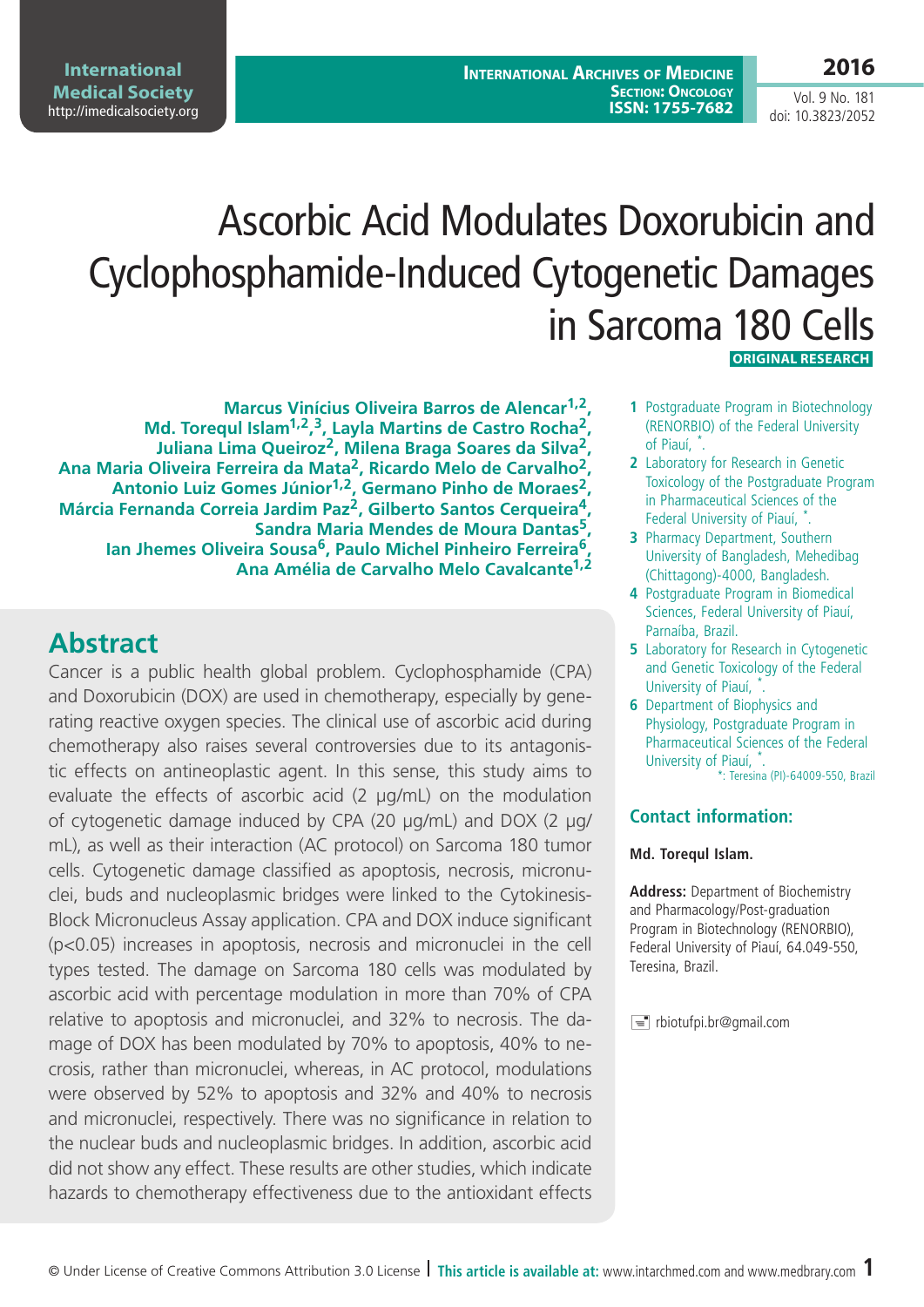**2016**

Vol. 9 No. 181 doi: 10.3823/2052

of ascorbic acid in the modulation of oxidative stress to promote major cytogenetic damage that is important to tumor regression.

#### **Keywords**

Antineoplastic; Ascorbic acid; Cyclophosphamide; Doxorubicin; Apoptosis; Necrosis.

## **Introduction**

Cancer is a complex and multifactorial disease with epidemiological profile. Its etiology is assumed as genetic mutations that cause unlimited capacity of cell proliferation, loss of response to growth inhibition factors, evasion of apoptosis (programmed cell death), opportunities to invade other body tissues (metastases), and production of new blood vessels (angiogenesis) [1, 2].

The therapeutic modality for cancer treatment is drug therapy, such as chemotherapy. It is generally known for its partial selective destruction of tumor cells, but causing several side effects to patients and damage to normal cells [3, 4]. The identification of the variety of responses to cancer therapy requires knowledge of variables. It includes concomitant medications, which may alter the metabolism and pharmacokinetics of chemotherapy, and pointing to drug interactions [5, 6].

There are several therapeutic modalities for cancer, including the protocol associating doxorubicin (DOX) plus cyclophosphamide protocol (AC). The most common doses of these drugs are, respectively, 60/600 (mg/m2) every 21 days [7]. Cyclophosphamide (CPA) is a cytotoxic agent with immuno action [8, 9] and alkylating to the genetic material, which induces apoptosis by free radicals [10, 11].

On the other hand, some researchers have determined that several factors may influence cellular DOX toxicity, most notably the expression of the membrane transporter P-glycoprotein/MDR1 (P- gp) and the generation of reactive oxygen species (ROS) and free radicals through the redox cycle of doxorubicin, as well as inhibition of topoisomerase II [12,13].

Most patients in chemotherapy make supplementation with vitamins, especially, vitamin C, due to its high antioxidant capacity, which may cause antagonistic effects to antineoplastic and neutralize some carcinogens [14,15]. Antioxidants such as vitamin C compose the human diet [16], which not only sequester free radicals, but also regulate DNA repair enzymes and post-transcriptional factors [17]. Vitamin C (ascorbic acid), a cofactor for the alphaketoglutarate dioxygenase, is important for collagen formation, as well as transcriptional factor, which regulates genes involved in tumor growth and apoptosis [18, 19].

*In vitro* studies of human MCF-7, vitamin C exposure causes attenuation of antineoplastic, it may affect the therapeutic response [15]. There are also reports that indicate high doses of ascorbic acid, increasing apoptosis in Sarcoma 180 cells on mice co-treated with paclitaxel, enhancing the effects of anticancer [20].

However, there are numerous controversies about the role of antioxidant/pro-oxidant, ascorbic acid (AA), and its use as antioxidants during chemotherapy, half-life period of antineoplastic [21-24]. Thus, this study aims to contribute to the understanding of anticancer in association with ascorbic acid in front of cytogenetic damage in the Sarcoma 180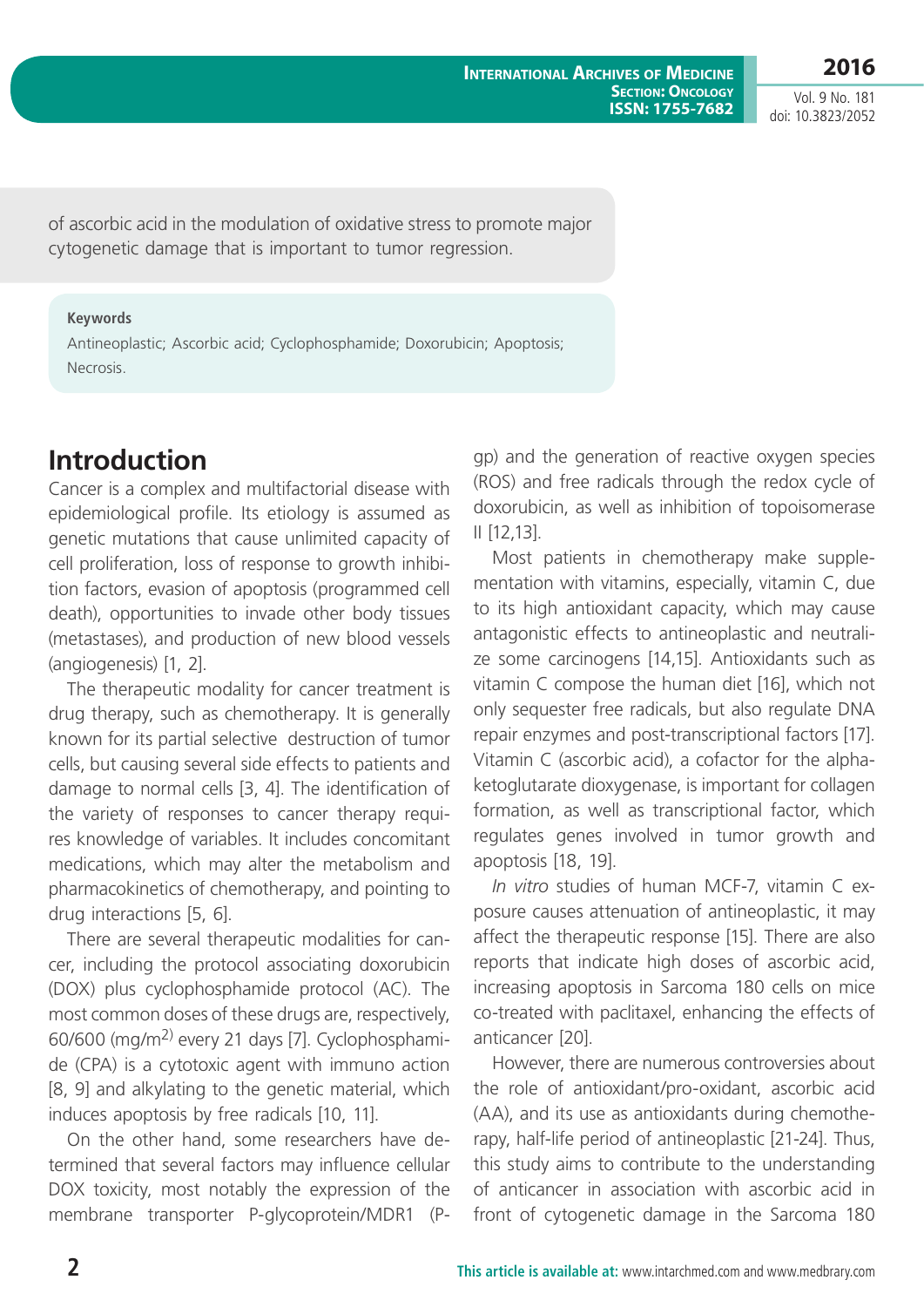model, as well as the analysis of damage in lymphocytes of mice with the application of cytokinesisblocked micronucleus assay.

# **Materials and Methods**

### **Chemicals**

The antineoplastic agents, cyclophosphamide (CPA) and doxorubicin (DOX) were purchase from Eurofarma® Laboratories and prepared by dilution with sterile 0.9% saline solution to a final concentration of 20 µg/mL and 2 µg/mL, respectively. The combination of both antineoplastic agents was prepared in the same way, keeping the same concentrations. The ascorbic acid (Sigma, St. Louis, MO) was solubilized in 50 mM phosphate buffer (pH 7.4) till the final concentration of 2 µg/mL. This concentration was predetermined because it may not produce pro-oxidant effects, as reported by Putchala [25] and Bartel [26].

#### **Primary culture of Sarcoma 180 cells**

Cell cultures of Sarcoma 180 (S180) were performed in RPMI 1640 medium, supplemented with 20% fetal bovine serum, 2 mM glutamine, 100 U/ mL penicillin and 100 µg/mL streptomycin, at 37ºC with 5%  $CO<sub>2</sub>$ . Ascite-bearing female mice between 7 and 9 days post inoculation were sacrificed by cervical dislocation and a suspension of S180 cells was harvested from the intraperitoneal cavity under aseptic conditions [27]. The investigational protocols were approved by the local Ethical Committee on Animal Research (Process No. 081/2014) and they are in accordance with Brazilian (COBEA - Colégio Brasileiro de Experimentação Animal) and international guidelines on the care and use of experimental animals (Directive 2010/63/EU of the European Parliament and of the Council). The suspension was centrifuged at 500 X g for 5 min to obtain a cell pellet and washed three times with RPMI medium. Cell concentration was adjusted to  $0.5 \times 10^6$  cells/mL in supplementing RPMI 1640 medium flasks, and incubated with concentrations of the CPA (20 µg/mL), DOX (2 µg/mL) and ascorbic acid (2 µg/mL).

#### **Cytokinesis-block micronucleus assay (CBMN)**

For this study, we followed criteria for the identification of binucleate cells and CBMN assay parameters as described by Fenech [28], with some adaptations. Briefly, S180 cell suspension (0.5 x  $10^6$ /mL) was added in a culture flask of supplementing RPMI 1640 medium (20% fetal bovine serum), antibiotics (Sigma, St. Louis, MO) and phytohemagglutinin A (Gibco, Grand Island, NY). Each reaction flask was then treated with antineoplastic agents separately, and the combination of both was treated in a flask marked AC treatment. In addition, AA was added in the co-treatment. Cells were incubated for 44 h at  $37 \pm 1$  °C. After incubation, 6 µg/mL of cytochalasin B (Sigma, St. Louis, MO), they were added to the culture flask. Next, the flasks were returned to incubation for additional 28 hours. At the end of incubation phases, the cultures were transferred to Falcon tubes and centrifuged at 800 rpm for 5 minutes. Then, the supernatant was removed and the cell pellets were gently shaken, added 5 mL of fixative (methanol: acetic acid 5:1) and 3 drops of formaldehyde, the tubes were centrifuged again. The procedure was repeated twice with a fixative solution (3:1), and without formaldehyde. Finally, the supernatant was discarded and 2 to 4 drops of cell suspension were dripped on slides, which were stained with Giemsa 5% (exposure time of 7 minutes.)

The previously coded slides were examined in a blind test with an optical microscope at 1000X magnification, considering the cytogenetic damage presented at 1000 cells per slide in duplicate. Nuclear division cytotoxicity index (NDCI) was calculated with the equation: NDCI =  $(Ap + Nec + bq)$ M1 + 2(M2) + 3(M3) + 4(M4))/*N*\*, in which Ap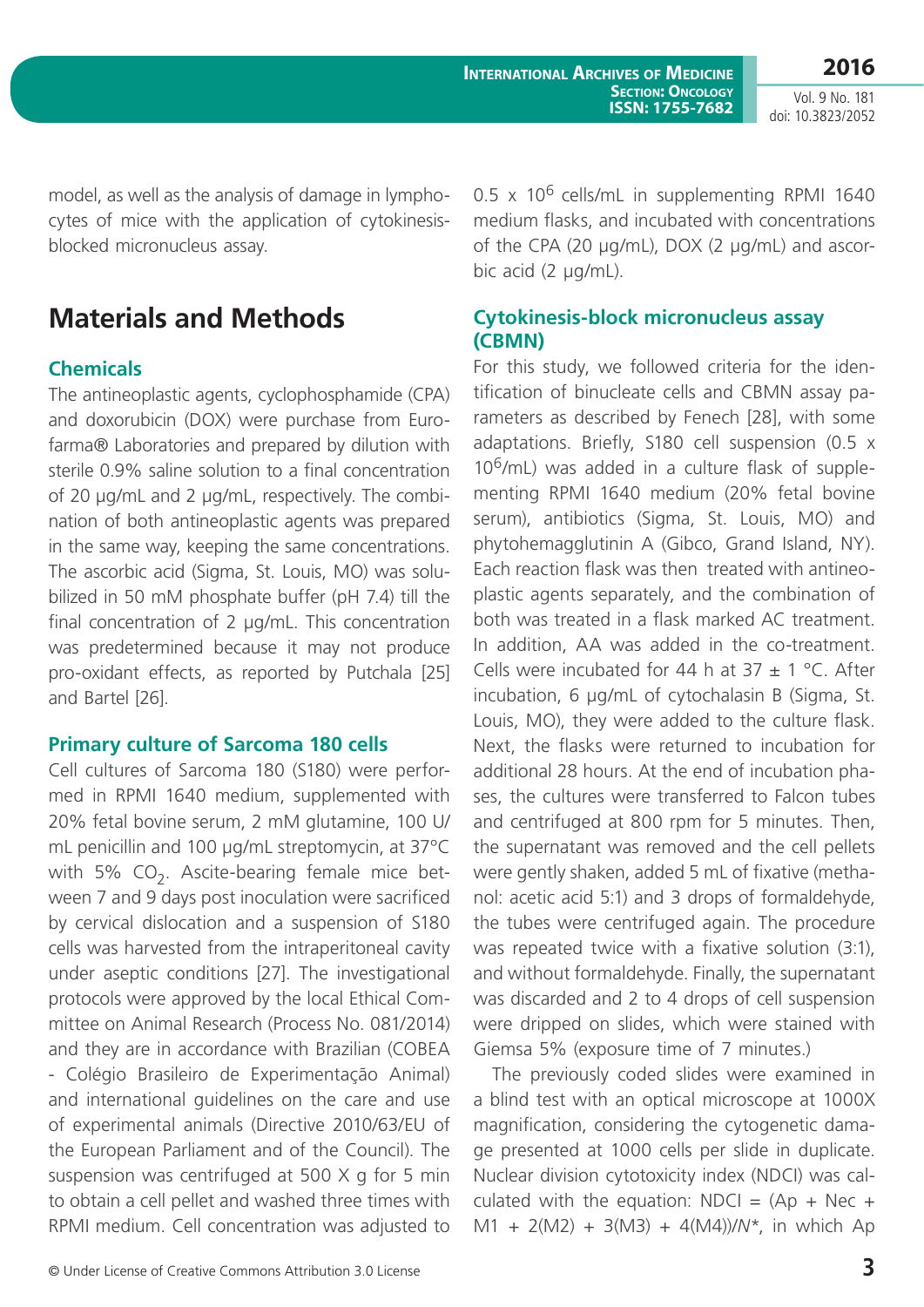**2016** Vol. 9 No. 181

doi: 10.3823/2052

represents the number of apoptotic cells, Nec, the number of necrotic cells, M1-M4, the number of viable cells with 1-4 nuclei, and *N*\*, the total number of viable and nonviable cells scored, according to Fenech [29].

#### **Trypan blue exclusion test**

Cell viability was analyzed by the application of the Trypan blue exclusion test according to Renzi [30]. After 72 hours of treatment with the antineoplastic agent, as well as untreated cells, 90 µL of S180 cell suspensions were removed from culture and added to 10 µL of Trypan Blue to different treatment groups: CPA, DOX and AC. Non-viable cells were counted by its blue color, therefore, considered as dead cells. In contrast, viable cells did not present this color due to their ability to expel the trypan blue. Cell differentiation was observed under an optical microscope with a magnification of 40X increased with Neubauer chamber's assistance.

#### **Cytogenetic modulatory effect of AA in S180 cells line**

Values of percentage modulation (%M) of AA front cytogenetic damage induced by antineoplastic agents CPA and DOX, as well as the associated in the AC protocol were calculated according to the following formula:  $%M = (X-(Y+AA))/X*100$ , which "X" represents the values of cytogenetic damage induced by antineoplastic and "Y  $+$  AA" represents the values of cytogenetic damage induced by antineoplastic associated with AA.

### **Statistical analysis**

For this purpose, it was used Graph Pad Prism 6.0 (Graph pad Inc., San Diego, CA). The differences between groups were analyzed using one-way analysis of variance (ANOVA), followed by Turkey's test. The calculated values are expressed as mean  $\pm$ standard deviation (SD) and considered statistically significant with p<0.05.

## **Results**

#### **Cell viability**

S180 cell viability was performed after 72 h *ex vivo* exposure to CPA, DOX and AC. At the end, we applied the exclusion technique by Trypan blue. The treatment of S180 cells with CPA reduced cell viability significantly (p<0.05) compared to baseline, however, cytogenetic events were significantly modulated (p<0.05) by co-treatment with AA **(Figure 1)**. Similarly, DOX also reduced cell viability (p<0.05), but these effects were not modulated by AA. Regarding the AC treatment, the results were consistent with the CPA that also inhibited cell viability compared to baseline, but modulated by AA (p<0.05) **(Figure 1)**.

**Figure 1:** S180 cells exposed to antineoplastic and co-treated with AA. (Data represents the % of cell viability of 4 independent experiments. CPA: cyclophosphamide (20 µg/mL); DOX: doxorubicin (2 µg/mL); AC: DOX+CPA (2:20 µg/mL); AA: ascorbic acid (2 µg/mL). \*p<0.05 compared to untreated cells; \*a p<0.05 compared to CPA; \*b p<0.05 compared to AC.).



#### **Evaluation of cytogenetic damage by CPA, DOX and AC on S180 cells cultures, and the effects of AA co-treatment**

The CPA, indeed, (p<0.05) induced apoptosis in S180 cultures in relation to the untreated baseline. However, the CPA+AA significance (p<0.05) modulates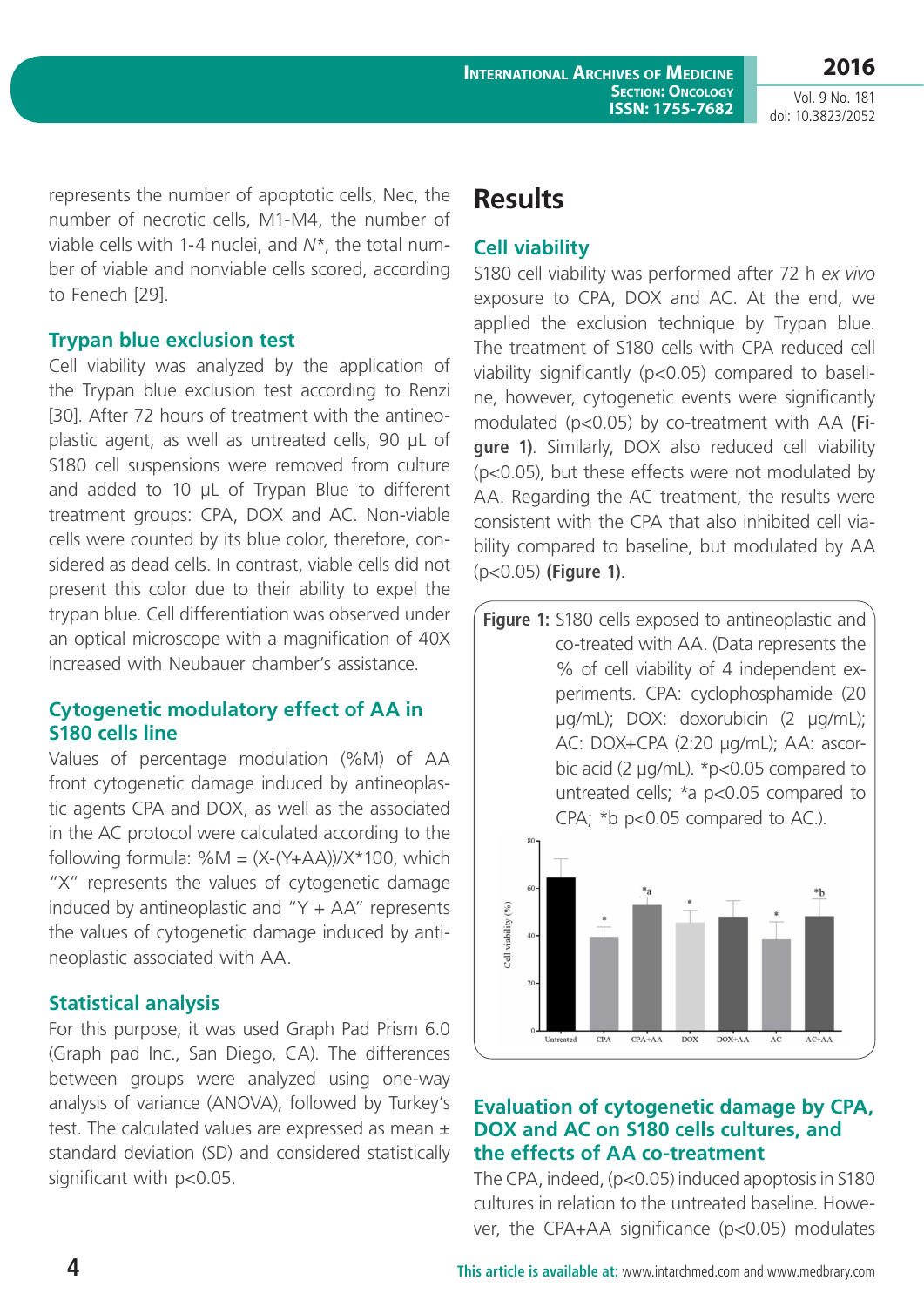|                       | <b>Cytogenetic damages</b>     |                              |                             |                             |                                            |                               |
|-----------------------|--------------------------------|------------------------------|-----------------------------|-----------------------------|--------------------------------------------|-------------------------------|
| <b>Treatment</b>      | Apoptosis                      | <b>Necrosis</b>              | Micronuclei                 | Nuclear bu <sup>d</sup> s   | Nucleoplastic<br><i>bri<sup>d</sup>ges</i> | <b>NDCI</b>                   |
| Untreated cells       | $47.5 \pm 7.7$                 | $39.5 \pm 3.5$               | $0.50 \pm 0.7$              | $5.5 \pm 3.3$               | $2.5 \pm 0.7$                              | $0.979 \pm 0.12$              |
| $CPA$ ( $\mu$ g/mL)   | $294.5 \pm 17.6^a$             | $115.0 \pm 2.8$ <sup>a</sup> | $8.5 \pm 2.1$ <sup>a</sup>  | $21.5 \pm 7.7$ <sup>a</sup> | $10.5 \pm 0.7$ <sup>a</sup>                | $0.716 \pm 0.06^a$            |
| CPA+AA (µg/mL)        | $76.0 \pm 8.4^b$               | $77.5 \pm 3.5^{\circ}$       | $2.5 \pm 0.7$ b             | $26.0 \pm 1.4$              | $7.5 \pm 2.8$                              | $0.813 \pm 0.14b$             |
| $DOX$ ( $\mu$ g/mL)   | $279.5 \pm 28.9$ <sup>a</sup>  | $93.5 \pm 3.5^a$             | $18.5 \pm 4.9^a$            | $9.5 \pm 3.5$               | $5.0 \pm 2.5$                              | $0.683 \pm 0.05$ <sup>a</sup> |
| DOX+AA (µg/mL)        | $80.0 \pm 2.8$ <sup>c</sup>    | $56.0 \pm 4.2^{\circ}$       | $14.5 \pm 2.1$              | $8.5 \pm 2.9$               | $4.5 \pm 0.7$                              | $0.748 \pm 0.10^{\circ}$      |
| $AC$ ( $\mu$ g/mL)    | $568.5 \pm 34.6^a$             | $85.0 \pm 7.0$ <sup>a</sup>  | $20.0 \pm 1.4$ <sup>a</sup> | $8.0 \pm 4.2$               | $6.5 \pm 2.1$                              | $0.380 \pm 0.17$ <sup>a</sup> |
| $AC+AA$ ( $\mu$ g/mL) | $297.0 \pm 137.2$ <sup>d</sup> | $58.0 \pm 4.2$ <sup>d</sup>  | $12.5 \pm 2.2$ <sup>d</sup> | $7.5 \pm 2.5$               | $6.0 \pm 4.2$                              | $0.494 \pm 0.14$ <sup>d</sup> |

**Table 1.** Cytogenetic damage induced by CPA, DOX and AC and modulatory effects of AA co-treatment in S180 cells line..

Values are mean  $\pm$  standard deviation of 2000 cells evaluated. CPA: cyclophosphamide; DOX: doxorubicin; AC: doxorubicin + cyclophosphamide; AA: ascorbic acid. NDCI: nuclear division cytotoxicity index. ANOVA-one-way followed by Tukey's test. <sup>a</sup>: p<0.05 comparated to untreated cells. <sup>b</sup>: p<0.05 comparated to CPA. <sup>c</sup>: p<0.05 comparated to DOX; <sup>d</sup>: p<0.05 comparated to AC.

apoptosis induced by treating the cells with CPA **(Table 1)**. Similarly, CPA induced significant (p<0.05) increases in necrosis of S180 cells, when compared to baseline. However, AA (2 µg/mL) has modulator (p<0.05) effect on the necrosis induced by CPA. For other cytogenetic damage, such as micronuclei, nuclear buds and nucleoplasmic bridges, the CPA significantly (p<0.05) induced the formation in S180 cells. Nevertheless, in association with ascorbic acid, only micronuclei was significantly (p<0.05) modulated **(Table 1)**.

DOX also induced significantly (p<0.05) apoptosis and necrosis. However, it did not induce nuclear buds and bridges (insignificant data), but induced mutagenicity by the significant (p<0.05) increasing in micronuclei frequency. We emphasize that the co-treatment with DOX+AA modulated (p<0.05) the apoptosis and necrosis effects of DOX **(Table 1)**.

The CPA combination with DOX (AC protocol), significant (p<0.05) induced apoptosis and necrosis of S180 cells. However, these effects were significantly (p<0.05) modulated by AA. Regarding to clastogenic and/or aneugenic effects of AC, the data were significant (p<0.05) for the formation of micronuclei and were modulated (p<0.05) by cotreatment with AA. Similar to DOX data from the cytogenetic damage, the AC did not induce bridges and nuclear buds (insignificant data) **(Table 1)**.

In **Figure 2**, we present the overall photomicrograph profile of cytogenetic damage produced by antineoplastic, as well as co-treatment with AA. The cytotoxicity of antineoplastic CPA, DOX and AC, as well as the effects of AA co-treatment were evaluated by calculating the NDCI (nuclear division cytotoxicity index). The proportion of apoptosis and

**Figure 2:** Photomicrographic profile of effects produced by AA in S180 cells exposed to DOX, CPA and AC. (5% Giemsa staining, 100X. CPA: cyclophosphamide 20 µg/mL. DOX: doxorubicin 2 µg/mL. AC: DOX+CPA (2:20 µg/mL); AA: ascorbic acid 2 µg/mL. AP: apoptosis. NC: necrosis. MN: micronuclei. BT: nuclear bud. PT: nucleoplasmic bridge.)

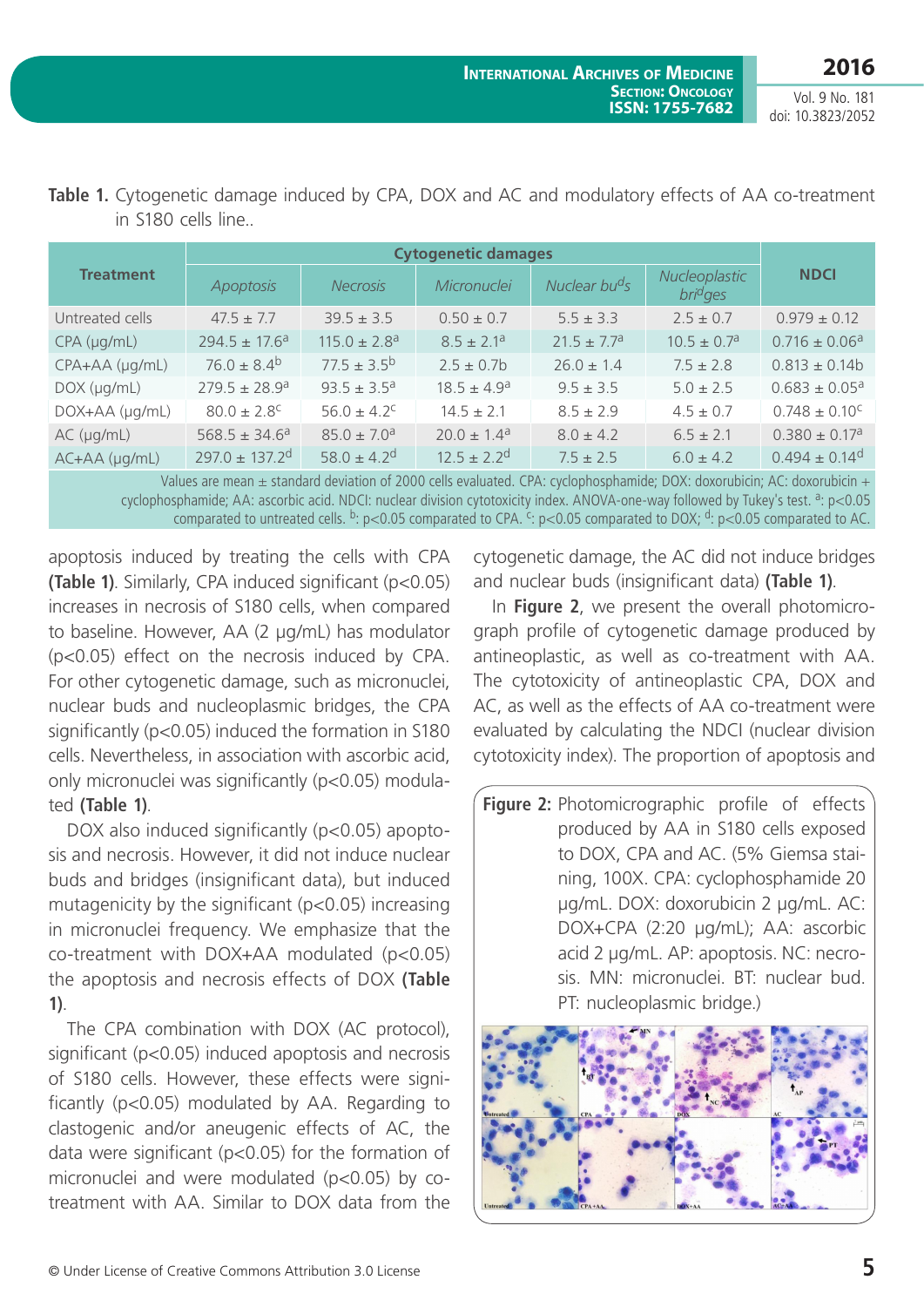necrosis reflects the cellular sensitivity of the tested antitumor treatment. The CPA, DOX and AC showed cytotoxicity **(Table 1)**, with the significance of baseline damage, but co-treatment with AA modulated the cytotoxicity induced by antineoplastic treatment.

#### **Evaluation of cytogenetic modulatory effect of AA in S180 cells line**

The data presented in **Table 2** were plotted into the modulation percentage (%M) for cytogenetic alterations of the apoptosis, necrosis, micronuclei and bridges induced by CPA, DOX and AC. Effectible ascorbic acid had modulated apoptosis induced by CPA with 74% (74.13  $\pm$  0.85); however, for necrosis it was by 32% (32.04  $\pm$  0.81), which indicates a better performance for modulating apoptosis. Similarly, AA had modulated aneugenic and clastogenic effects induced by CPA in S180 cells with 70%  $(70.25 \pm 4.71)$  inhibition of micronuclei. It reports that the bridges induced by CPA were not modulated by AA.

**Table 2.** Cytogenetic modulatory effect of AA in S180 cell line.

|                              | <b>Modulation percentage (%M)</b>            |                           |                          |  |  |  |
|------------------------------|----------------------------------------------|---------------------------|--------------------------|--|--|--|
| <b>Cytogenetic</b><br>damage | $CPA+AA$                                     | DOX+AA                    | $AC+AA$                  |  |  |  |
| Apoptosis                    | 74%<br>$(74.13 \pm 0.85)$                    | 70% (<br>$70.25 \pm 1.25$ | 52%<br>$(52.2 \pm 7.54)$ |  |  |  |
| <b>Necrosis</b>              | 32%<br>$(32.04 \pm 0.81)$ $(39.75 \pm 1.25)$ | 40%                       | 32%<br>$(319 \pm 1.25)$  |  |  |  |
| Micronuclei                  | 70%<br>$(70.25 \pm 4.71)$                    | <b>NM</b>                 | 40%<br>$(39.2 \pm 4.27)$ |  |  |  |

Values are mean  $\pm$  standard deviation. Data are presented by modulation percentage (%M) calculated with the equation: % $M = (X - )$ (Y+AA))/X\*100, where %M represents the modulation percentage of AA. X: represents the values of cytogenetic damage induced by antineoplastic (see Table 1). Y+AA: represents the values of cytogenetic damage induced by antineoplastic associated with ascorbic acid (AA). AA: ascorbic acid. CPA: cyclophosphamide; dOX: Doxorubicin. AC: doxorubicin + cyclophosphamide. NM: no modulation.

Effectible DOX-induced apoptosis had modulated by AA with more than 70% (70.25  $\pm$  1.25) in a similar way to CPA. As observed with CPA, AA modulation percentage compared to necrosis was lower (40%, 39.75  $\pm$  1.25). The mutagenicity (increased in micronuclei) induced by DOX was not modulated by AA. As it was noticed in **Table 2**, the modulation percentage of cytogenetic effects induced by AC was lower than those observed for CPA and DOX. However, AA modulated about 52% (52.2  $\pm$  7.54) for apoptosis, and 32% (31.9  $\pm$  1.25) for necrosis. The micronuclei were modulated by 40% (39.2  $\pm$ 4.27) with AA.

## **Discussion**

Although the well described benefits of antioxidants like ascorbic acid in the prevention of cancer, there are still doubts about their interference in chemotherapy. Antioxidants capture the superoxide radical, and thus, deplete the supply of hydrogen peroxide intracellular, which induces cancer. Moreover, it causes elimination of hydroxyl radicals, thus the use of antioxidants may reduce the effects of chemotherapy or radiation, due to the elimination of free radicals, since most of the radiation and antitumor drugs act precisely in the production of free radicals to struggle against cancer cells [31].

To get acquainted to the action mode of an antitumor drug is essential for the development of new drugs in this line. It is believed that the antitumor activity, mediated by certain drugs, can induce DNA damage. Thus, it may trigger the apoptosis. The selection is mainly based on the specific chemotherapeutic cytotoxicity for the tumor cell type and relatively low toxicity to normal cells and tissues. However, toxicity to normal cells has a high clinical, particularly, when malignant cells become resistant to chemotherapy, which results from factors, such as, individual variation, tumor genetic heterogeneity in tumors and tumor evolution [32].

Apoptosis is a process of cellular responses to multiple stresses, including DNA damage, and it is considered as one of the bases for therapeutic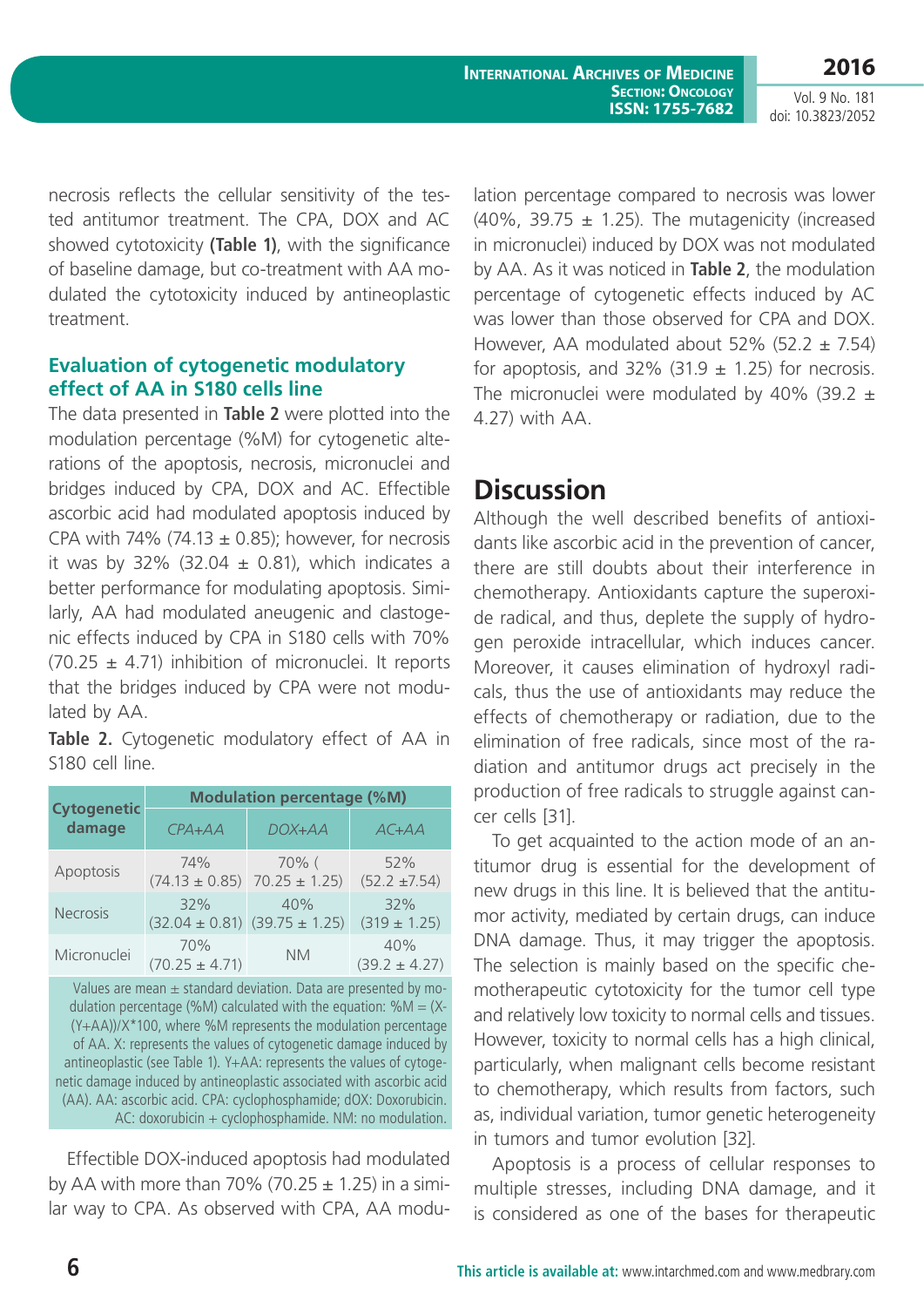**International Archives of Medicine SECTION: ONCOLOGY ISSN: 1755-7682** **2016**

Vol. 9 No. 181 doi: 10.3823/2052

response [33]. In our studies, CPA induced apoptosis in S180 cells **(Table 1)**. These data point out the CPA action on neoplastic cells. Reactive oxygen species play a central role in the mechanisms involved in redox signaling and control of apoptosis in the cytosol and mitochondria to release cytochrome c, which are the initial events of apoptosis. The antioxidant enzymes, such as, glutathione, play a role in the catalytic site of the cysteine that can activate and inactivate caspases in the control of apoptosis [34].

A major goal of therapies against cancer is killing cancer cells. Several ways of cell death, including apoptosis and necrosis, can lead to the cancer cells death. Even with the great variability of cancer, studies indicate that resistance to apoptosis is one of the most striking features of most malignant tumors. The drugs used on the chemotherapy result in DNA damage and response to stress. They can also lead to apoptotic death in some cancer cells. CPA is an important antineoplastic used to treat cancer, because it induces a large number of apoptosis [35, 36], which can be related to ROS action [37].

However, antioxidants protect cells against DNA damage because they are able to sequester free radicals [38]. In addition, these free radicals can regulate DNA in order to repair enzymes, and posttranscriptional factors [19]. High levels of diets with antioxidants and/or supplementations may interfere in the action of pro-oxidants chemotherapeutic agents [39, 40]. The combination of co-treatment of AA at a concentration of 2 µmol/mL with CPA, as well as in AC cause a modulation of the apoptosis induced by antineoplastic treatment in about 74% and 52%, respectively **(Table 2)**.

Heaney [41] reported that *in vivo* ascorbic acid reduces the cytotoxic effects of DOX 1 mg/kg. In addition, ascorbic acid attenuates antineoplastic drug like 5-fluorouracil (150 mg/kg) induced gastrointestinal toxicity in rats by modulating the expression of inflammatory mediators. The inhibitory potential of AA may be due to the modulation of oxidative stress, and also activation of redox sensitive transcription factor [42]. This interference was also observed in this study, which the apoptosis was reduced in CPA co-treatment with AA compared to a treatment with only a CPA, since this is an alkylating agent that induces apoptosis in rapidly dividing cells [43].

The results of Shatzer's study [44], who also demonstrated that pharmacological concentrations of AA are highly antagonistic to bortezomib compared to *in vitro* B cell positive for Epstein-Barr virus. Bortezomib is an inhibitor of the 26S proteasome, such as, CPA, thus, it shows antitumor activity in a variety of malignant tumor [45].

*In vitro* studies with human MCF-7, AA exposure causes attenuation of antineoplastic activity and may affect the therapeutic response [15]. There are also reports indicating that AA can enhance the effectiveness of chemotherapeutic agents that can reduce the cytotoxicity of anticancer drugs, and also may prevent free radicals and neutralize some carcinogens [14,46,47]. The identification of the variety of responses to cancer therapy requires knowledge of variables, including concomitant medications, which may alter the metabolism and pharmacokinetics of chemotherapy. Clinical studies showed drug interactions [6].

Several epidemiological studies investigating the effects of AA against breast cancer link many inconsistent results, but, reports indicate that it can also reduce the risk of this type of cancer due to its antioxidant action for protection of DNA damage by neutralizing the free radicals and initiation of carcinogenesis [48].

DOX is one of the most effective antitumor drugs, but its clinical use is limited due to some adverse effects, such as, cardiotoxicity induced by lipid peroxidation [49]. The adverse effects are caused by oxidative stress, but can be minimized by the use of antioxidants [50]. It should be reported that doxorubicin induced a significant increase in apoptosis in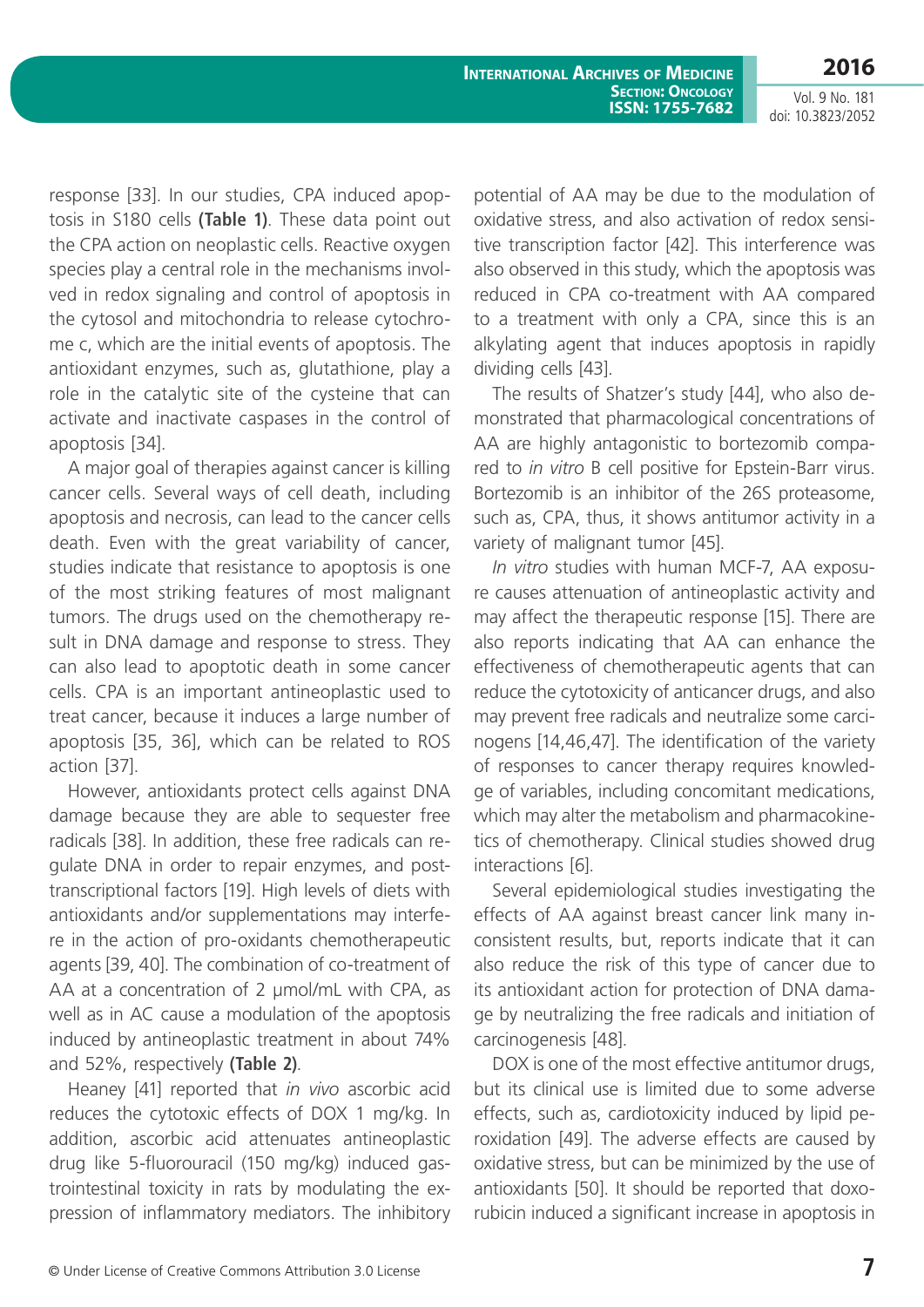**2016**

Vol. 9 No. 181 doi: 10.3823/2052

S180 cells **(Table 1)**. However, this cytogenetic damage was also modulated by AA in 70% **(Table 2)**.

There are reports on the effect of antioxidants such as ascorbic acid, tocopherol and carotenoid that can inhibit the effects of various cytostatic drugs (5-fluorouracil, doxorubicin and vincristine) through cultures and cell lines [51, 52], which may reduce toxic effects in cellular systems [53].

There are many patients who are undergoing cancer treatments using micronutrient supplements to minimize side effects of the therapies. There are many matches on the effect of antioxidants that can decrease the effects of chemotherapy, but also mounting evidence of the antioxidant benefits at high concentrations, as pro-oxidants for the cytotoxic effects. In this context, it is important to explore the use of antioxidants and other additional micronutrients as an educational strategy on the potential beneficial and negative effects [54].

It was previously reported that ascorbic acid modulates apoptosis induction by anticancer CPA, DOX and AC, however, by adding apoptosis, the data show that antineoplastic also induce necrosis, which has been modulated by the AA 30% to 40% (Table 2). Chemotherapy is usually well tolerated, nevertheless, results of treatments that induce necrosis are predictive of the risk for metastasize, and, this information can be useful for systemic therapies [55].

Chemotherapy-induced apoptosis involves activation of the mitochondrial death pathway, which is tightly regulated by the balance between pro- and anti-apoptotic of B-cell lymphoma 2 (Bcl-2) family proteins. The activation of Bcl-2 pro-apoptotic proteins lead to permeability of mitochondria and release to the cytosol apoptogenic factors, such as, cytochrome c. The cytochrome c participates in the activation of caspase-9, which, in turn, activates effector caspases [56].

Different paths to cell death have been observed, including apoptosis recognized by nuclear fragmentation, with activation of caspases and absence of inflammation; autophagy characterized by the presence of large vacuoles which induces an inflammatory response; and necrosis that are not controlled, characterized by membrane disruption and induction of inflammatory responses [57].

In the cytogenetic damage by apoptosis and necrosis, as observed in photomicrography profile in Figure 2, CPA, DOX and AC also induced micronuclei. However, ascorbic acid modulated only CPA (70%) and AC (42%). Yet, other cytogenetic damages like nucleoplasmic bridges were observed, but they have not been modulated by AA **(Table 1)**. The micronuclei are formed from a whole chromosome or a fragment of one, and they are induced by genotoxic stresses, so they are closely related to carcinogenesis [58].

## **Conclusion**

Firstly, this study indicates that the antineoplastic CPA, DOX and AC induce apoptosis, necrosis and other cytogenetic damages like micronuclei, nucleoplasmic bridges and nuclear buds in S180 cell line. Secondly, ascorbic acid can interfere with the apoptosis induction mechanisms and genetic aspects that are also clinically point to the effectiveness of cancer therapy.

# **Acknowledgements**

We wish to thank the Federal Brazilian agency "Conselho Nacional de Desenvolvimento Científico e Tecnológico" (CNPq) for financial support in the form of grants (#473167/2012-3) and fellowship (#301976/2013-9).

## **Conflict of Interest**

The authors declared no conflict of interests.

# **References**

**1.** A. P. S. Araújo, D. C. A. Galvão. Bone cancer: focus on cancer biology. Rev Saúde Pes 2010; 3: 359-363.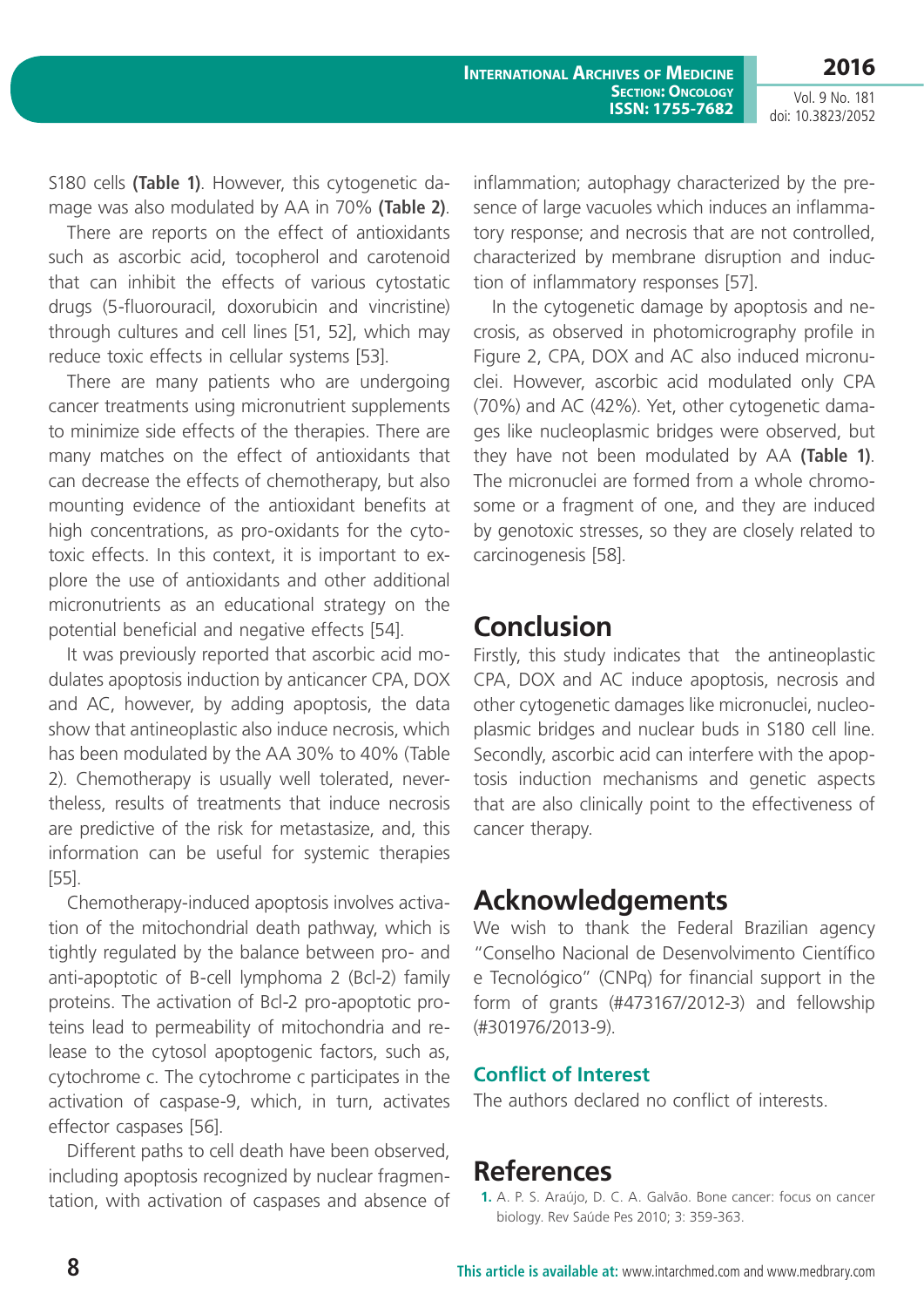- **2.** T. M. Hercos, F. S. Vieira, M. S. Oliveira, L. S. Buetto, C. M. N. Shimura, H. M. N. Sonobe. The work of nursing professionals in intensive care units in oncology patient care. *Rev. Bras. Cancerol*., 2014; 60: 51-58.
- **3.** K. M. Sullivan, P. S. Kozuch. Chemotherapy and other supportive modalities in the palliative setting for pancreatic cancer. Cancer J 2012; 18: 633-641.
- **4.** J. Becker, J. M. Nardin. Antiemetics utilization in antineoplastic treatment of oncologic patients. Rev Bras Farm Hosp 2011; 2: 18-22.
- **5.** K. Y. Yap, C. S. See, A. Chan. Clinically-relevant chemotherapy interactions with complementary and alternative medicines in patients with cancer. Recent Pat Food Nutr Agric 2010; 2: 12-55.
- **6.** M. H. Hanigan, B. L. D. Cruz, S. S. Shord, P. J. Medina, J. Fazili, D. M. Thompson. Optimizing chemotherapy: concomitant medication lists. Clin Pharmacol Ther 2011; 89: 114-119.
- **7.** C. Dang, M. Fornier, S. Sugarman, T. Troso-Sandoval, D. Lake, G. D'Andrea et al. The safety of dose-dense doxorubicin and cyclophosphamide followed by paclitaxel with trastuzumab in HER-2/neu overexpressed/amplified breast cancer. J Clin Oncol 2008; 26: 1216-1222.
- **8.** J. S. McCune, D. H. Salinger, P. Vicini, C. Oglesby, D. K. Blough, J. R. Park. Population pharmacokinetics of cyclophosphamide and metabolites in children with neuroblastoma: a report from the Children's Oncology Group. J Clin Pharmacol 2009; 49: 88- 102.
- **9.** M. S. Joy, M. La, J. Wang, A. S. Bridges, Y. Hu, S. L. Hogan. Cyclophosphamide and 4-hydroxycyclophosphamide pharmaco kinetics in patients with glomerulonephritis secondary to lupus and small vessel vasculitis. Br J Clin Pharmacol 2012; 74: 445- 455.
- **10.** K. F. Goessler, R. J. Ruiz, A. N. C. Simão, C. P. C. M. Siqueira, S. P. Ramos, D. M. Polito. Efeito citotóxico provocado por ciclofosfamida na massa corporal e no tecido muscular estriado esquelético de ratos treinados. Rev Educ Fis 2011; 22: 273-281.
- **11.** F. Liu, X. Li, T. Lin, D. He, G. Wei, J. Liu, L. Li. The cyclophosphamide metabolite, acrolein, induces cytoskeletal changes and oxidative stress in Sertoli cells. Mol Biol Rep 2012; 39: 493-500.
- **12.** N. A. Finn, H. W. Findley, M. L. Kemp. A switching mechanism in doxorubicin bioactivation can be exploited to control doxorubicin toxicity. PLoS Comput Biol 2011; 7: 100-121.
- **13.** F. Yang, S. S. Teves, C. J. Kemp, S. Henikoff. Doxorubicin, DNA torsion, and chromatin dynamics. BBA Rev Can 2014; 1845: 84- 89.
- **14.** S. Chambial, S. Dwivedi, K. K. Shukla, P. John, P. Sharma. Vitamin C in disease prevention and cure: an overview. Indian J Biochem Biophys 2013; 28: 314-328.
- **15.** T. Subramani, S. K. Yeap, W. Y. Ho, C. L. Ho, A. T. Omar, S. A. Aziz, N. M. Rahman, N. B. Alitheen. Vitamin C suppresses cell death in MCF-7 human breast cancer cells induced by tamoxifen. J Cell Mol Med 2014; 18: 305-313.
- **16.** R. Pandel, B. Poljsak, A. Godic, R. Dahmane. Skin photoaging and the role of antioxidants in its prevention. ISRN Dermatol 2013; 13: 930-944.
- **17.** R. J. Sram, B. Binkova, P. J. Rossner. Vitamin C for DNA damage prevention. Mutat Res 2012; 733: 39-49.
- **18.** M. G. Traber, J. F. Stevens. Vitamins C and E: beneficial effects from a mechanistic perspective. Free Radic Bio Med 2011; 51: 1000-1013.
- **19.** A. Godic, B. Poljsak, M. Adamic, R. Dahmane. The role of antioxidants in skin cancer prevention and treatment. Oxid Med Cell Longev 2014; 14: 860-879.
- **20.** J. H. Park, K. R. Davis, G. Lee, M. Jung, Y. Jung, J. Park, S. Y. Yi et al. Ascorbic acid alleviates toxicity of paclitaxel without interfering with the anticancer efficacy in mice. Nutr Res 2012; 32: 873-883.
- **21.** G. Perrone, T. Hideshima, H. Ikeda, Y. Okawa, E. Calabrese, G. Gorgun et al. Ascorbic acid inhibits antitumor activity of bortezomib *in vivo*. Leukemia 2009; 23: 1679-1686.
- **22.** J. Du, J. J. Cullen, G. R. Buettner. Ascorbic acid: chemistry, biology and the treatment of cancer. Biochim Biophys Acta 2012; 1826: 443-457.
- **23.** A. Azqueta, S. Costa, Y. Lorenzo, N. E. Bastani, A. R. Collins. Vitamin C in cultured human (HeLa) cells: lack of effect on DNA protection and repair. Nutri 2013; 5: 1200-1207.
- **24.** J. A. Cieslak, J. J. Cullen. Treatment of pancreatic cancer with pharmacological ascorbate. Curr Pharm Biotechnol 2015; 16: 759-770.
- **25.** M. C. Putchala, P. Ramani, H. J. Sherlin, P. Premkumar, A. Natesan. Ascorbic acid and its pro-oxidant activity as a therapy for tumours of oral cavity - a systematic review. Arch Oral Biol 2013; 58: 563-574.
- **26.** C. Bartel, A. E. Egger, M. A. Jakupec, P. Heffeter, M. Galanski, W. Berger, B. K. Keppler. Influence of ascorbic acid on the activity of the investigational anticancer drug KP1019. J Biol Inorg Chem 2011; 16: 1205-1215.
- **27.** P. M. P. Ferreira, P. M. Costa, A. M. Costa, D. J. B. Lima, R. R. Drumond, D. R. M. Moreira et al. Cytotoxic and toxicological effects of phthalimide derivatives on tumor and normal murine cells. An Acad Bras Cienc 2015; 87: 313-330.
- **28.** M. Fenech. Cytokinesis-block micronucleus cytome assay. Nat Protoc 2007; 2: 1084-1104.
- **29.** M. Fenech. The in vitro micronucleus technique. Mutat Res 2000; 2: 81-95.
- **30.** D. Renzi, M. Valtolina, R. Foster. The evaluation of the multiendpoint cytotoxicity assay system. ATLA 1993; 21: 89-96.
- **31.** M. Abdollahi, S. V. Shetab-Boushehri. Is it right to look for anticancer drugs amongst compounds having antioxidant effect? DARU J Pharm Sci 2012; 20: 587-591.
- **32.** C. Lee, L. Raffaghello, S. Brandhorst, F. M. Safdie, G. Bianchi, A. Martin-Montalvo et al. Fasting cycles retard growth of tumors and sensitize a range of cancer cell types to chemotherapy. Sci Transl Med 2012; 4: 124-127.